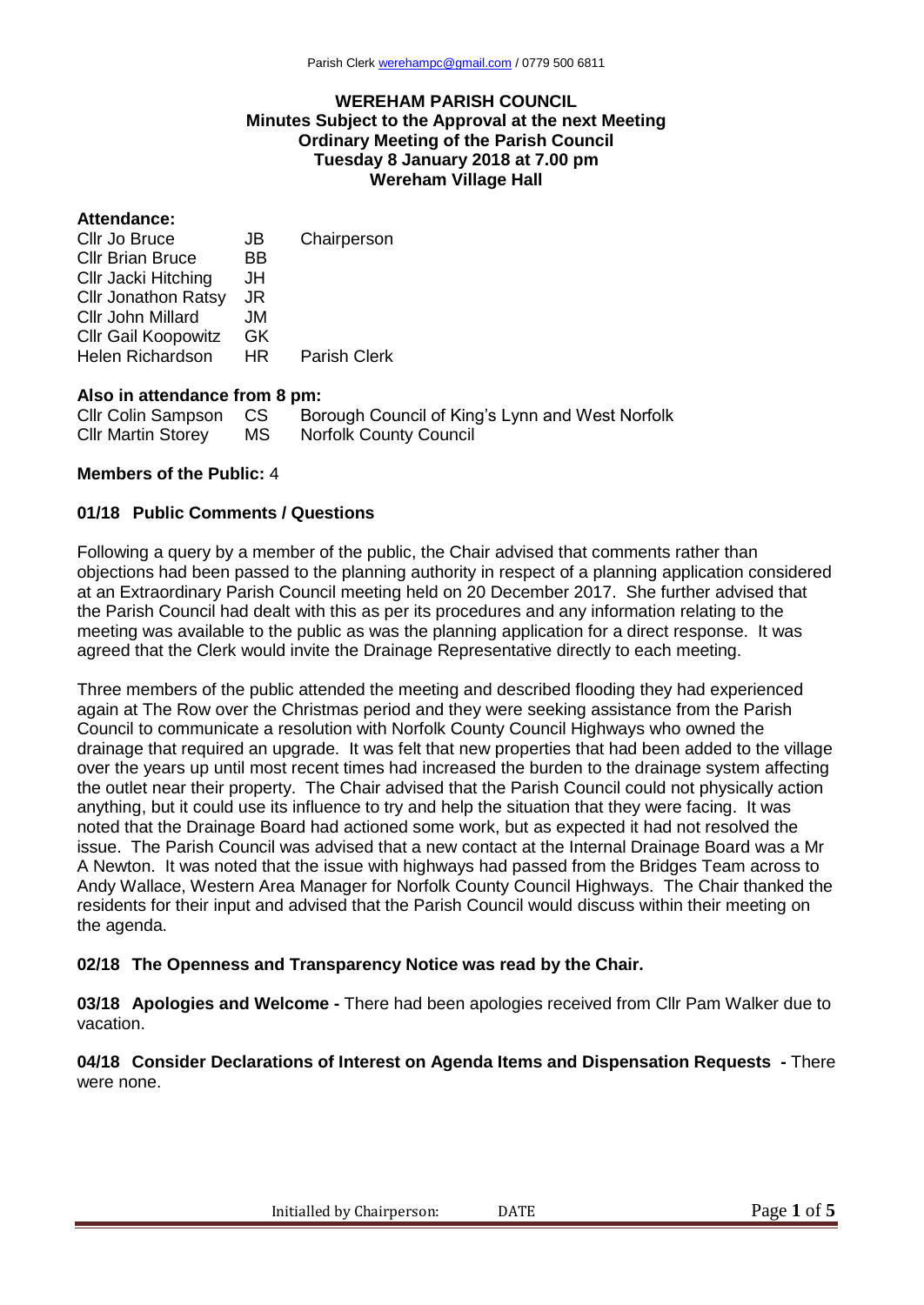# **05/18 Minutes of the Meeting dated 14 November 2017 and Extraordinary Meeting dated 20 December 2017**

The minutes of the Ordinary Parish Council Meeting held on 14 November 2017 and the Extraordinary Meeting dated 20 December 2017 were approved. *Prop. JM, 2nd JR, All agreed.*

# **06/18 Clerks Report (Including Matters Arising from November meeting)**

Circulated prior to the meeting with the agenda:

**Willow Tree A134** – This has been cut.

**Defibrillator Training Update** – Booked for 20<sup>th</sup> February from 6.30-8 pm in the Village Hall.

**Dead Willow Tree** – Clerk awaiting update from Contractor.

**Pond** – Clerk displayed notice in board to say no fishing.

**Notice Board Perspex** – on to do list to get some from Barker Brothers.

**Memorials** – Contract is looking into this, updated mid-December. Inspector has been in contract and this is pending.

**Church Clock Tower** – The Church will be updating the Parish Council when further information available on assurance that it is safe. Until this happens, Cllr J Ratsey will not be attending to adjust the clock and the Parish Council will hold off commissioning it service.

**Village Handyman** – Appointment confirmed with contractor, the Parish Council will be providing updates of any work identified at east PC meeting, if any.

**Dog Fouling signs Play area** – These are to be displayed.

**Dog Fouling** - Notice placed on Facebook, G4 and Website advising that it is not acceptable and the Clerk will be spot checking anyone with dogs to ensure bags are present. Child steps in large pile on the village pond in December from primary school bus

**Pond** – Confirmed with contractor for twice yearly pond tidy in April and October. Painting of railings and wall pressure wash confirmed for April with contractor.

**Cemetery Wall** – Diocese confirmed okay to go ahead. Contractor has been informed and will be doing the work in the new year. He has agreed to contact the Clerk two weeks before so any arrangements can be made where necessary.

**Playarea Bolts** – Handyman repaired.

# **07/18 Correspondence Received**

The Parish Council noted the following correspondence received:

- Community Police Newsletter
- NALC Newsletters.

# **08/18 Wereham Village Hall Update**

JM also a member of the project team for the Village Hall Committee had agreed to provide an update to the Parish Council. He advised that construction was progressing well a little behind schedule due to finish in April 2018. The Charity continued to try and raise community funding. The plot of the current hall was still available for sale. JM advised that the Village Hall had been successful in being a nominated charity for the Tesco Bags for Life fund and anyone should be encouraged to place the blue coins received at the till in the box where the charity was named in the Downham Market branch. The Clerk agreed to advertise on Parish Council forums.

# **09/18 General Data Protection Regulation – Policy, Audit, Terms of Reference**

The Parish Council had received these documents from the Clerk and approved. It was agreed that the Clerk should be the Data Protection Officer and they would revise her contract and job description for approval in May. *Prop. JB, 2nd GK, All agreed.*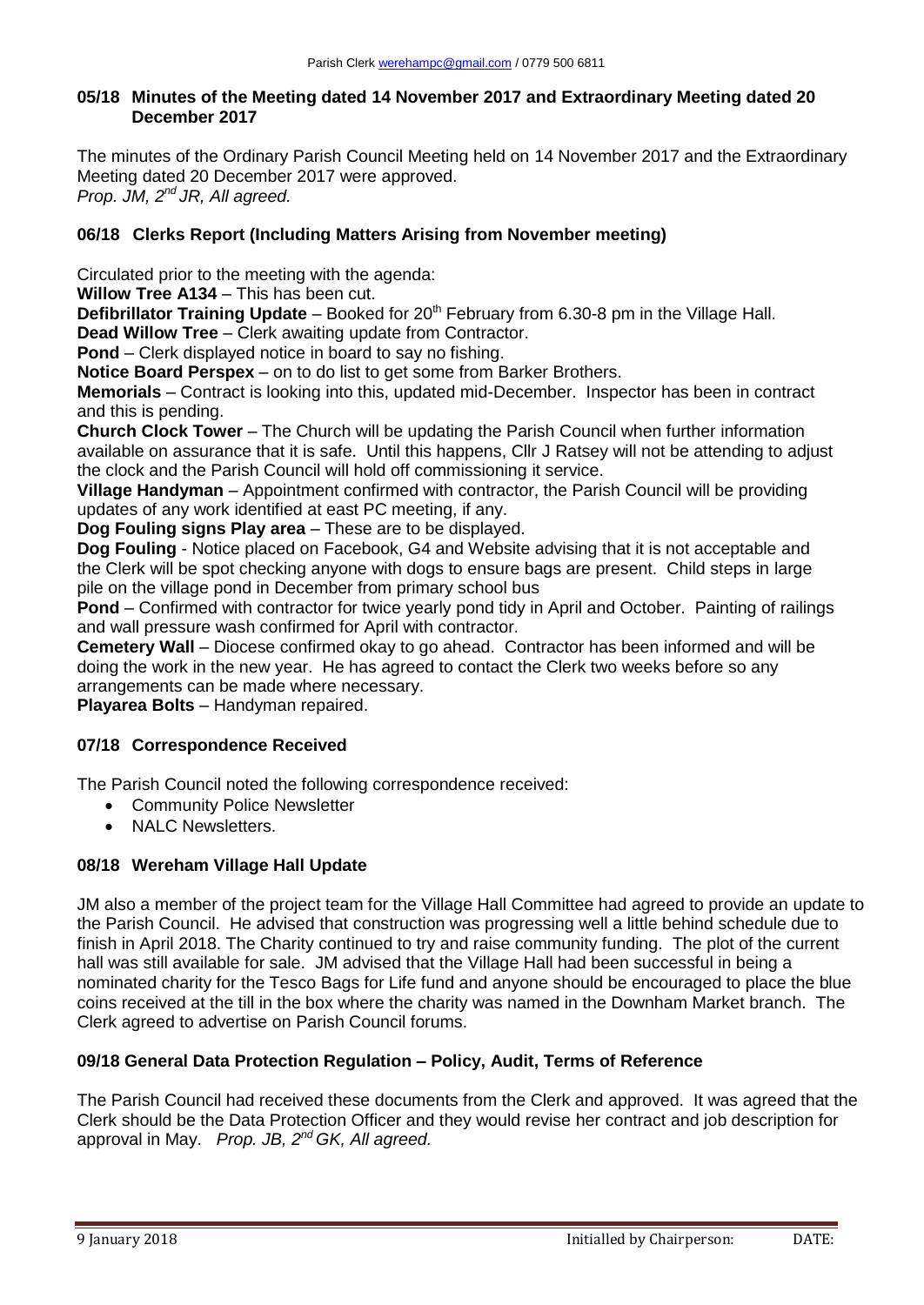## **10/18 Wereham Pond – In General**

The Clerk advised that in contacting the Environment Agency they had signposted her to information about species that could be added to the pond and they were happy for the Parish Council to follow this guidance and they didn't wish to be involved directly. The Chair advised as this was the case, then the Clerk could start putting call outs for plants from anyone that was clearing their pond that was suitable. It was agreed for the clerk to include her details for anyone to get in contact and species checks to be done after. It was agreed that any plants would be weighted down and placed near the wall first.

The following other actions were agreed:

- GK agreed to put grass seed down in March.
- GK to split plants to create more.
- That the Clerk to ask the Handyman to approximate time to place the small barley straw bales in the pond spring time.
- JB to arrange the pond board to be put in to bring level up.
- The Clerk agreed to ask Andy Wallace to fit a "clapper valve" in the pipe in the pond from the road to alleviate flooding.

### **11/18 Wereham Pond Railings Enhancement**

The Parish Council had explored if it wished to remove some of the railings around the pond to enhance the look of the area, but after discussion it was agreed not to pursue further.

### **12/18 Drainage/Culvert in The Row**

Following discussions about the drainage and flooding issues at The Row and most recent flooding that had occurred from 27 December and until 31 December, the Parish Council agreed to write a letter signed by the Chair to Andy Wallace and copied to Elizabeth Truss MP, Cllr Colin Sampson, Cllr Martin Storey, Karl Rands NCC Highways, Mr Newton Internal Drainage Board and the Executive Director of Planning BCKLWN outlining the issues that were being faced by residents in that area with. BB shared that he had measured piping in the drainage system and it started as 2ft 6inch at the top of Flegg Green, widening to 3ft in the middle but narrowing again to 2ft at The Row and it was agreed this was not enough to let water flow and needed to be at least 3ft. The Parish Council noted that this affected the residents also of their livelihood, plus to their lack of ability for water usage at the time of flooding and risk of sewage leaking from their septic tank.

It was noted that additional building along Flegg Green and nearby land added further to the amount of water within the drainage system. The Parish Council agreed that they had always included their concerns within planning applications every time that there was one and planners needed to be accountable for considering this information given and how they use it.

#### **13/18 Tree Management**

The Clerk agreed to continue to seek a third quote and the current lowest price received would be set against and budgeted as a benchmark.

## **14/18 Street Lighting**

The Parish Council agreed for the Clerk to continue to explore options and bring back for final consideration at the March meeting. It was agreed for the lowest price to be included in the 2018/19 budget as a benchmark.

## **15/18 Cemetery Path and Gate**

It was agreed to accept the Handyman's quote of £63 maximum to remove and make safe/good the edging left. *Prop. JH, 2nd JB, All agreed.*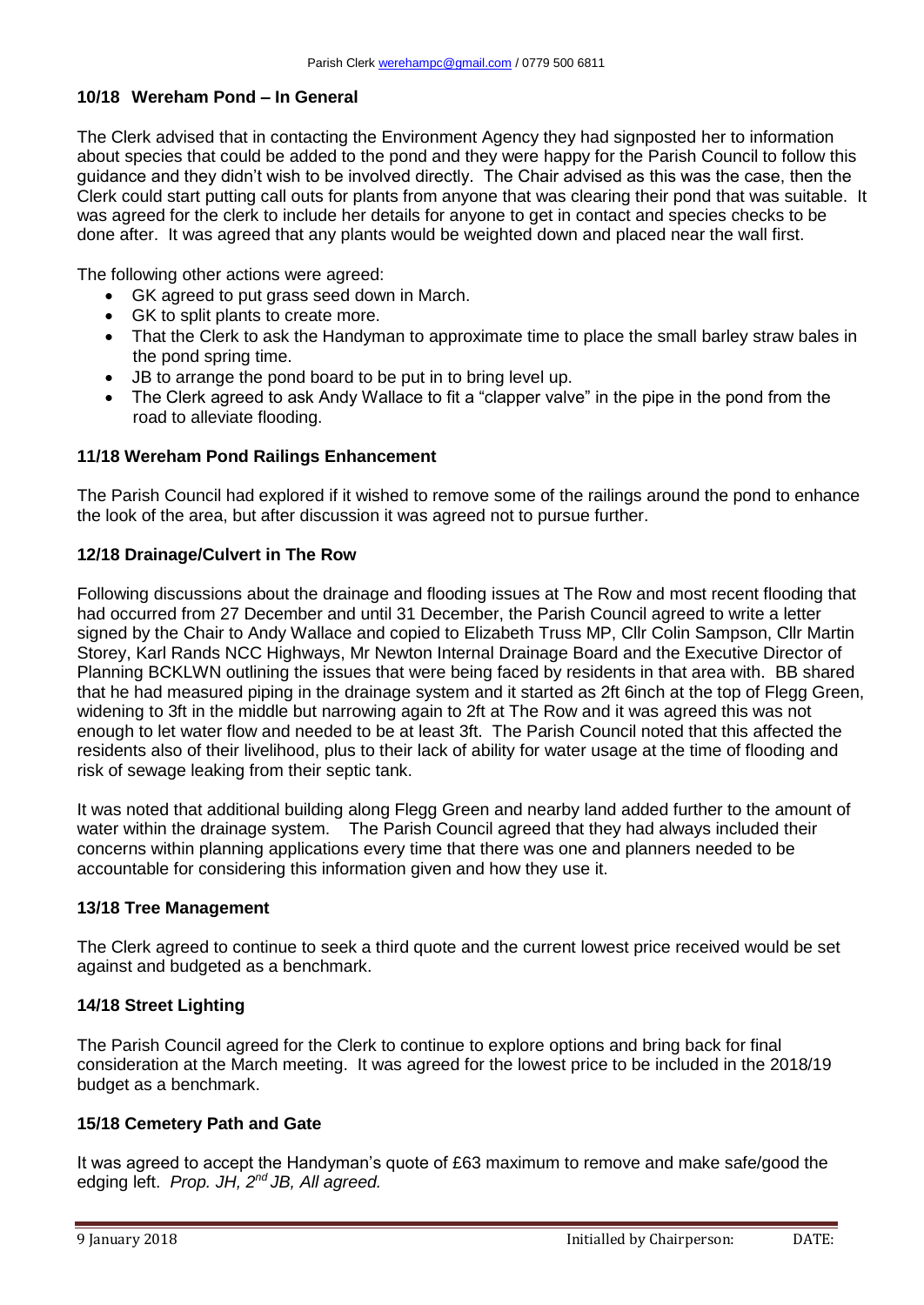It was also agreed for the Clerk to seek a quote for time from the Handyman for the painting of the gates in the cemetery as well as in the Churchyard.

# **16/18 Bi-Monthly Risk Assessment Inspection**

Cllr Gail Koopwitz had carried out the bi-monthly risk assessment inspection to the play area, playing field, pond area, St Margaret's churchyard, cemetery and A134 area and supplied a copy to the Clerk to filing. She highlighted the following issues:

- Gaps between floor surface in play area the Clerk agreed to ask Handyman for solution and cost.
- Pressure wash of play area was required it was agreed to action. *Prop. JB, 2nd JR, All agreed.*
- Four moles on playing field but contractor was auctioning as part of ongoing work. No moles were present currently at the cemetery.
- Corrugated fencing to the back of the play area didn't seem suitable, but agreed if it fell it was not the responsibility of the Parish Council.
- Handyman to put pond sign upright and install a new contact details sign in churchyard.
- Clerk agreed to ask Handyman for quote to cut off ivy at the base along the churchyard wall.
- Clerk agreed to ask Handyman to repair smaller gate in Churchyard.
- Clerk agreed to look at putting a poo bin sign on noticeboard of Churchyard and order 20 signs for distribution around the village.
- Clerk agreed to ask the Handyman to repair the smaller churchyard gate by stabilising it.
- Clerk agreed to seek costs on the replacement of the cracked seat in the playground area replace as soon as possible.

The Clerk advised that the inspection of the play area by Wickstead was due mid-January.

## **17/18 Highways Rangers and Handyman Jobs**

Clerk to ask Highways to clean the paths and trim weeds when next visiting.

The Clerk agreed to report trees on the verge at The Row on the portal.

## **18/18 Planning**

## **The Row**

The Chair advised that she wished to include a supplementary item for the consideration of a planning application that had been received for The Row in relation to Tree, the parish council voted and all agreed to include. *Prop. JB, 2nd JH, All agreed.* Upon review of the documentation the Parish Council agreed that the paperwork supplied was difficult to understand, as some trees were for replace and some said remove. It was also noted that it was not clear of the reason why trees were looking to be removed, and the Parish Council felt that as many trees as possible should be preserved in the village as they helped to mitigate drainage issues. The Parish Council agreed to return these comments to the Planning Department of the Borough Council as an objection, *Prop. GK, 2nd JB, All agreed.*

It was also noted that there was an Extraordinary meeting held of the Parish Council on 20 December 2017 about planning application for 17/02337/F Construction of three dwellings & garages to replace existing dwelling and outbuildings Barachel Flegg Green Wereham King's Lynn Norfolk PE33 9BA – dealt with under extraordinary meeting and comments returned.

## **19/18 Finance**

The Accounts to month ending November 2017 and December 2017 had been provided to the Parish Council including the cheques to be signed and payments approved for these months in accordance with what is shown below: The Finance Committee had checked and approved by signing off financial